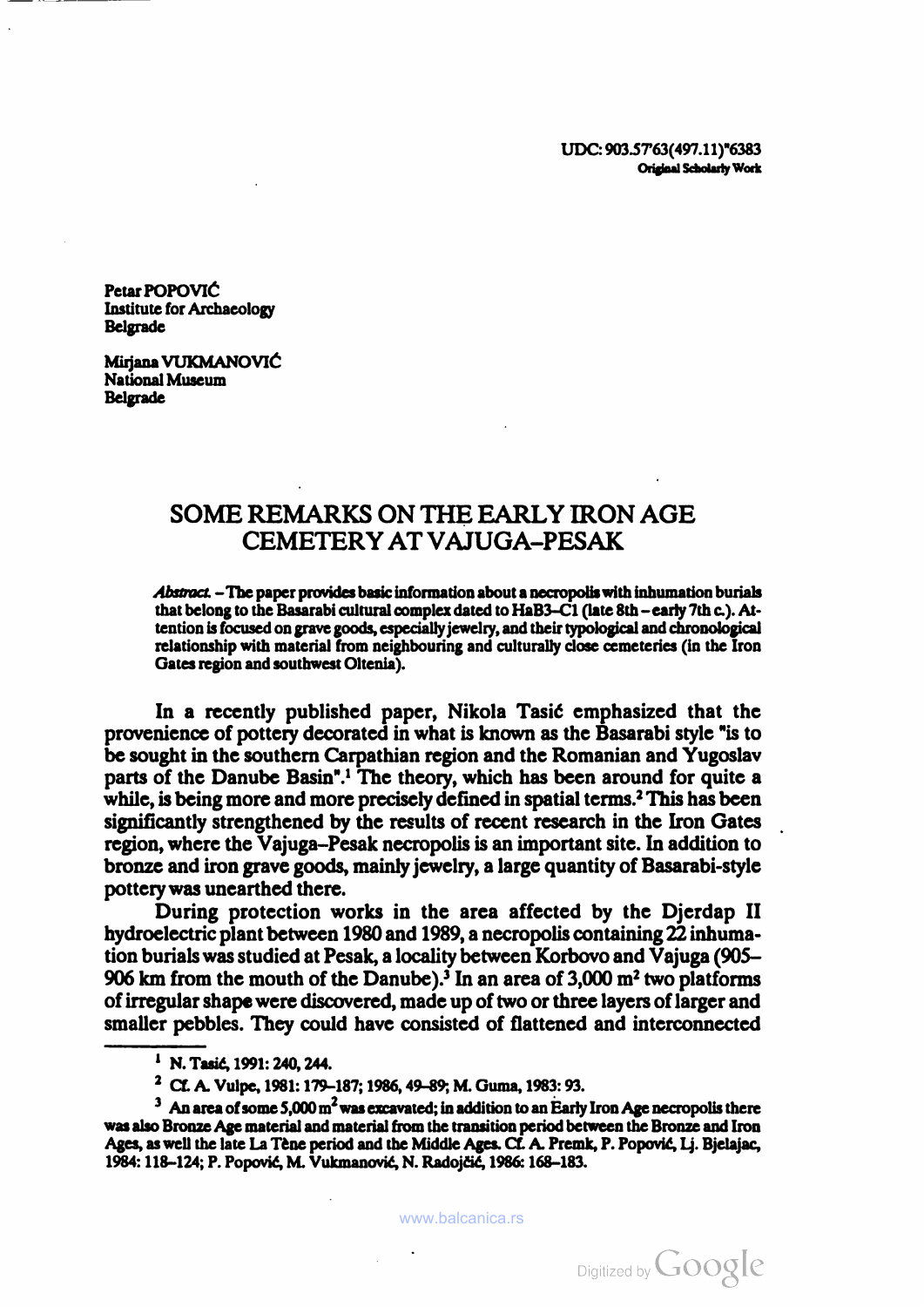tumuli which formed two distinct wholes. Beside the platforms were two smaller surfaces constructed of pebbles and containing a single grave each.<sup>4</sup> The entire complex, situated on a sand bank along the Danube, has by now been partly destroyed by fluvial erosion and the new reservoir.

This is obviously a very complex site, presenting us with several problems and requiring far more thorough study. Here we shall only point to some main features of the grave goods, in the first place jewelry worn by the deceased at the time of burial. A few representative graves where material was found in situ will serve as examples.

The dead were almost invariably buried beneath a row of pebbles (30 to 50 cm from the surface) and laid onto <sup>a</sup> layer of pebbles. Owing to soil subsidence and humidity the skeletal remains were largely in a poor state of preservation: sometimes they consisted of fragments of skulls and long bones, sometimes of negligible traces only. In a few cases, the position of the skeleton could be as certained only on the basis of the position of the grave goods and remains of shinbones in places where bronze and iron anklets once stood.<sup>5</sup> The results of anthropological analysis are, therefore, limited, and do not provide the invalu able data that would facilitate interpretation and resolve some dilemmas regard ing the relationships between these complexes and individual graves within them.6 The orientation of the skeletons varied little: from east/southeast (head) to west/northwest (feet). Among the grave goods, jewelry was habitual while weapons (spears, knives) were far less frequent. We shall deal with the finds ac cording to their position on the bodies of the deceased, i.e. the head, neck, breast, and feet; our aim is to describe the main elements of attire that the mem bers of the population buried there carried to the other world. There will be no attempt at the relative dating of individual graves or individual finds, as that would require a detailed analysis of all the material, that is of minor importance for us here because, between other things, we believe at present that there are no significant typological and chronological differences among the grave goods.

In a few cases, fragments of coiled, often beaten out bronze wire - saltaleoni - were found by the head and elsewhere within the tomb or just outside it. In a single grave a double row of saltaleoni was found above the head; it had probably been fastened to the hair or attached to <sup>a</sup> kind of head-dress. A horizontal loop near the top of one of the rows held a conical bronze button with concentric ridges (PI. II 1).

Beneath the head, on either side (below the ears?) there were several pairs of hair rings of coiled bronze wire ending in pseudo-eights figure (PI. II 4, 5).7 Apparently, they used to be attached to the hair, possibly plaited hair. This is

<sup>&</sup>lt;sup>4</sup> P. Popović, M. Vukmanović, N. Radojčić, 1986: 170 f, fig. 7-10.

 $5$  *Ibid.*, Fig. 3. 4.

<sup>&</sup>lt;sup>6</sup> The analysis was rendered more diffucult both by the poor state of preservation of the osteológica! material and by ignorance of the population's degree of robustness/gracility. The analysis was carried out by Zs. Zoffmann (Nemzeti Muzeum, Budapest).

<sup>&</sup>lt;sup>7</sup> P. Popović, M. Vukmanović, N. Radojčić, 1986: Fig. 3. 3, 7. 1-4.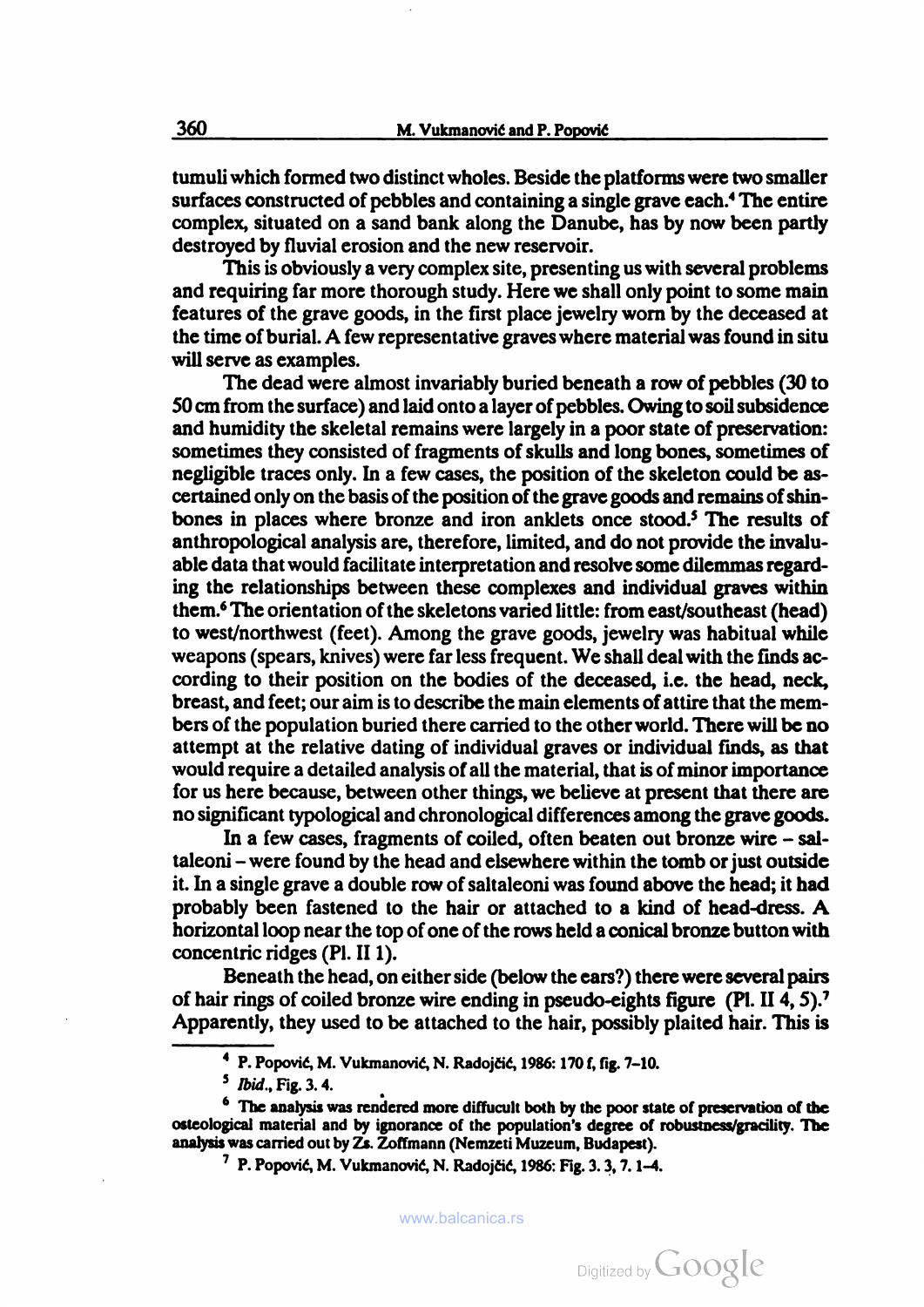best illustrated by the situation in grave 8, rich in grave goods that had, for the most part, remained in their original position (Pl. I, 1).

In only two cases was there a torque round the neck. Grave 8 contained a bronze torque with a twisted middle and smooth, curved ends (PI. I, 1; II, 2). The other torque is smooth and, apart from the size and a wider opening, in no way differs from some anklets from the same grave  $(P1, II, 3)$ .<sup>8</sup> On the breasts was <sup>a</sup> fibula, sometimes two. A common type is the double-looped arc fibula made of iron, with triangular or hourglass catch-plate (PI. Ill 1, 2). Another type is also a double-looped arc fibula made of bronze and iron: the ribbed bronze bow has an iron core that ends in an hourglass catch-plate (PI. Ill 3, 4). Frequently, only the ribbed bronze bow has been preserved, while iron parts have corroded away. The fibulae in grave 8 had pendants attached to them with bronze wire (PI. Ill 3, 4). It is interesting to note that no bracelets were found at all. This is all the more surprising as several pairs of anklets were found in more than one grave. The anklets were made of bronze or iron, and their number varied from tomb to tomb.9 In grave 8, for instance, there were three bronze anklets and two iron ones on the right leg, with three bronze and one iron anklet on the right leg (PI. IV 1, 2). In grave 17, there were 9 bronze anklets and 4 iron anklets on each leg. The bronze anklets, of somewhat smaller diametre, were apparently worn above the iron ones. Graves containing weapons were, as we have already noted, very few. One of the best-preserved skeletons had a spear by its side, to the right of the head. On the lower right of the breast there was <sup>a</sup> fibula (of the same type as PI. Ill 3, 4), while <sup>a</sup> fragment of <sup>a</sup> badly corroded knife was by the right flank. On the legs and beneath them there were three bowls of varying sizes (PI. I, 2; IV, 3). All three were of the same shape, with a slightly turned-in and horizontally faceted rim, decorated with garlands and suspended triangles.

This is the only grave containing rich pottery finds. Elsewhere, pottery is rare and consists chiefly of bowls laid beneath the legs. In any case, it is hard to speak of pottery as part of the grave goods, since potsherds were frequently found within the graves or in the immediate vicinity, as well as on the platform parts containing no skeletal remains. In some cases pots or potsherds were dis tributed in smaller concetrations, often on the platform periphery. Most pottery finds came from the upper layer of pebbles, where a large part of the material was very fragmented and often crushed by soil subsidence and pressure. It should also be noted that most vessels were made of impure and poorly baked clay. Since the platforms lay not very deep, in a permeable terrain consisting of sandy soil, subsidence and drastic changes between dry and wet had significantly contributed to the disintegration of bones, iron and pottery alike. However, though fragmented, the ceramic material is rich both in shapes and in decorative techniques and ornaments typical of the Basarabi style: "S" stamps, incision, the

<sup>&</sup>lt;sup>8</sup> *Ibid.*, Fig. 3. 3, 7. 5, 12.

<sup>4</sup> Ibid., Fig. 3. 4, 7. 9-15.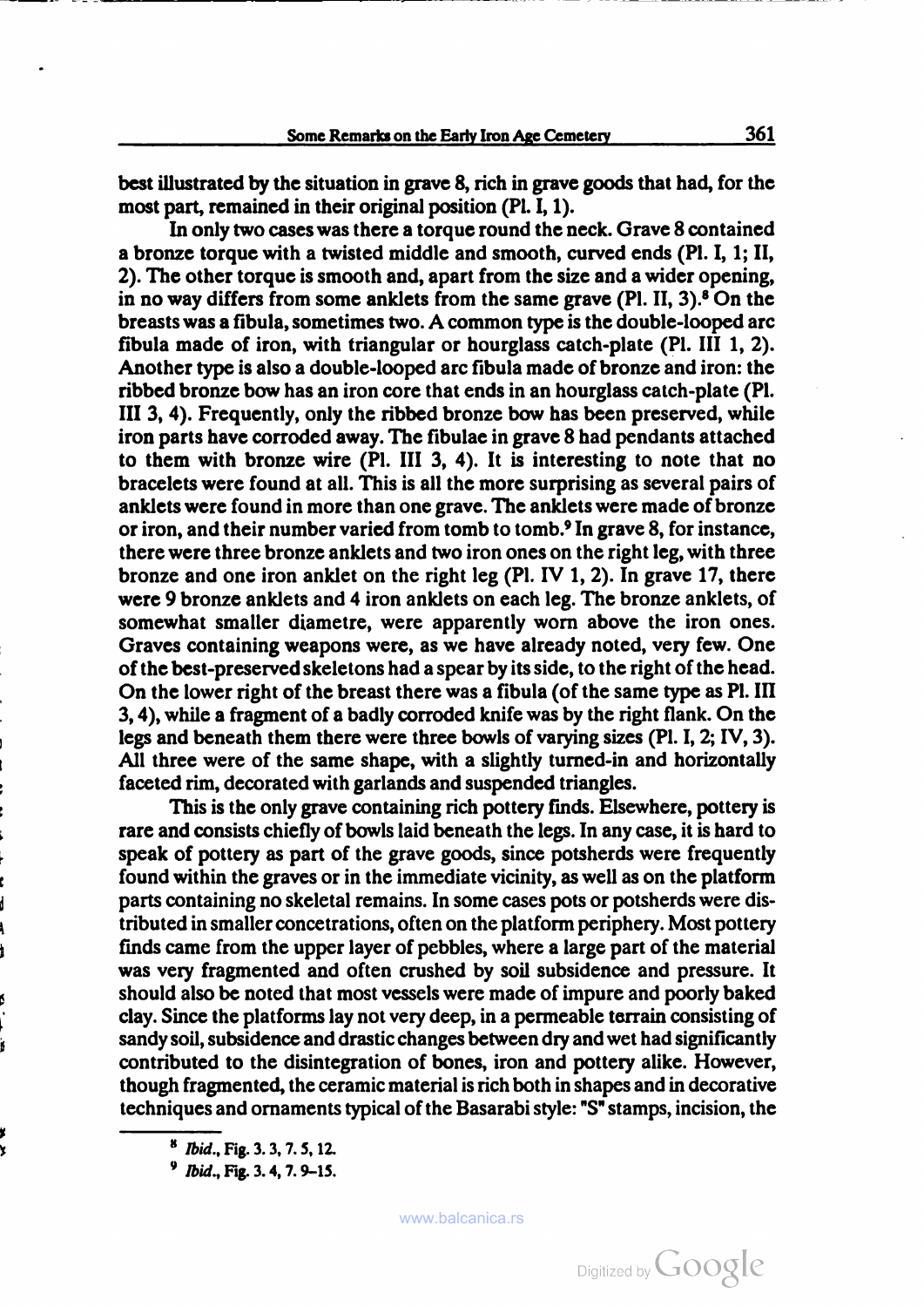cord ornament, facets, fluting, hatched triangles, the Maltese cross, garlands, running spirals, ornithomorphic images, etc.10

Close analogues to the material found at the Vajuga-Pesak necropolis have been registered at culturally related cemeteries in the immediate neigh bourhood and further afield, in the Danube Basin and the Balkans at large. The bronze button used as a head-dress ornament in combination with saltaleoni has a close analogue in a grave from the Balta Verde necropolis (mound XVII/4), though similar shapes are also found among Late Bronze Age material.11 The twisted torque closely resembles an artefact from the same necropolis (grave 4 in mound XII).12 Similar torques are found in a number of hoards in east Serbia, the Danube basin at large, and the central Balkans: Sarbanovac, Brusnik, Rujište, Vintu de Jos, Janjevo, Široko, etc.<sup>13</sup> These hoards have been dated to На ВЗ-С1, while the Balta Verde grave belongs to the earliest burial horizon at that site.14 The smooth torque belongs to atypical class of annular ornament, just like the bracelets and anklets unearthed both at Vajuga-Pesak and at other cul turally and chronologically related cemeteries and hoards (Balta Verde, Basarabi, Rujište). A similar torque was found in a hoard from Budišić, in northwest Serbia, dated to HaB3-Cl.15

Hair rings were found chiefly in east Serbia and the Danube basin, from Moldova Veche, via Boljetin, Vajuga and Gruía, to Sofronievo, and in the §arbanovac and Rudovci hoards.16 The westernmost find of this type came from the settlement of Feudvar near Mošorin.<sup>17</sup> It is interesting to note that similar ornaments were found in the Balta Verde grave decribed above (grave 4 in mound XII), but the ends in the shape of pseudo-eights figure were lacking.18 Similar forms were also unearthed in chronologically earlier complexes (НаВЗ) such as the group burial at Gomolava<sup>19</sup> or the Sarengrad hoard.<sup>20</sup>

Double-looped iron fibulae with hourglass-shaped catch-plate are very common among the grave goods at cemeteries in the immediate neighbourhood (Balta Verde, Ostrovu Mare, and Gogosu).<sup>21</sup> Fibulae of the same kind with triangular catch-plate have not been found at these cemeteries and are chiefly to

 $17$  Ibid., 10.

<sup>&</sup>lt;sup>10</sup> A. Premk, P. Popović, Lj. Bjelajac, 1984: Fig 103. 1-3; P. Popović, M. Vukmanović, N. Radojčić, 1986: Fig. 4, 8, 9.

<sup>11</sup> D. Berciu, E. Comsa, 1956: 116, Fig. 94. 1, 74. 4.

<sup>&</sup>lt;sup>12</sup> Ibid., 100, Fig. 74. 1, 76.

<sup>13</sup> R. Vasié, 1977: PI. 9A. 1, 2; 9B. 1, 2; 14B. 4, 5; 15. 2; 17. 9; M. Peirescu-Dtmbovita, 1977: PI. 392. 8-10.

<sup>14</sup> B. Tertan, 1987: 9; 1990: 73.

<sup>15</sup> R. Vasic, 1977: PI. 6. 10.

<sup>16</sup> R. Vasic, 1989: 10, Fig. 7; M. Guma, 1990: PI. 4.

<sup>&</sup>lt;sup>18</sup> D. Berciu, E. Comsa, 1956: Fig. 77. 1, 2, 3, 6.

<sup>19</sup> N. Tasié, 1972: T. V/13; 1973: Fig. 55, 58, 72.

<sup>20</sup> K. Vinski-Gasparini, 1973: T. 131, 24.

<sup>21</sup> T. Bader, 1983: T. 26. 166, 173-175.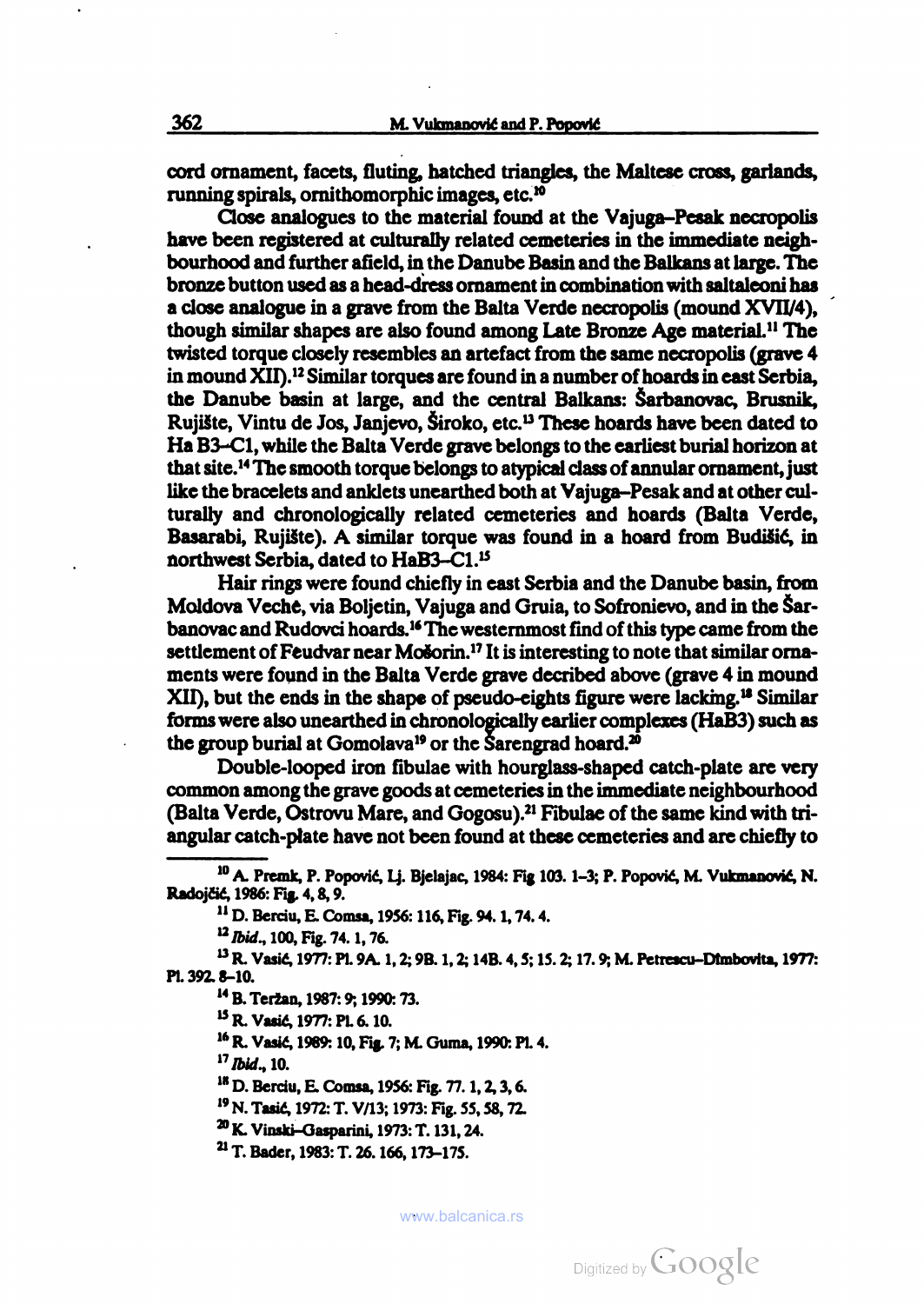be encountered in the western Balkans. On the basis of known analogues, this type of ornament can be dated somewhat later, to HaCl.

Fibulae with ridged bronze bows are similarly dated; they are so frequent in this area that their origin is probably to be sought here as well. Many have been found not only at Vajuga but also in the cemeteries of Balta Verde, Ostrovu Mare, and Basarabi.<sup>22</sup> The cruciform pendant found alongside one of the fibulae has no close analogues in the region, but can be related to similar Late Bronze Age shapes that remained in use during the Iron Age. Another pendant resembles an element of the composite pendant from the Vintu de Jos hoard, dated to the 7th century B.  $C<sup>23</sup>$ 

The most popular kind of annular ornament at Vajuga-Pesak are anklets; they were also unearthed, though not in such great numbers, in the cemeteries of Balta Verde<sup>24</sup> and Basarabi.<sup>25</sup> Objects of a similar shape found in the hoards of Vintu de Jos, RujiSte, etc. should, judging by their size, be classified as orna ments of the same type.<sup>26</sup> Regarding of the proposed chronological framework, which is at present seen as relevant for the Basarabi complex both in Banat and in the Iron Gates region, $27$  and considering the more archaic shapes whose analogues date back to horizon НаВЗ, the Vajuga-Pesak necropolis should be earlier in date than the Balta Verde (with the exception of mound  $XII$ )<sup>28</sup> and Basarabi cemeteries. It should, therefore, be dated to HaB3-Cl, i. e. the last decades of the 8th and the early 7th century В. С. It seems that a much closer relationship should be established between these and territorially close but in sufficiently studied finds from the necropoles of Moldova Veche, Svinita, Ostrovu Mare, etc.,<sup>29</sup> that indicates a degree of concentration of Basarabi sites in this comparatively restricted area. A comprehensive interpretation of the site is beyond the scope of this paper, but some elements of importance for cultural and chronological interpretation have to be singled out: one of the main features of Vajuga-Pesak is the relative abundance of female graves and scant number of male burials. Weapons are lacking, especially swords; a few spears and knives, specialy small knives that were found in both male and female graves, being ob jects of everyday use, are all that was found.

Anthropological analysis, which was limited by the very poor state of preservation of the skeletal material, revealed the complete absence of certain age groups: children and subadults. The ages 40-60 predominate. There is a marked absence of the most active part of the population - young male warriors

 $22$  Ibid., T. 27. 186–194; T. 28; T. 29. 217–220, 222, 223.<br> $B_2$  Ibid., T. 59A. 9.

<sup>&</sup>lt;sup>24</sup> E. g. mounds XII/1, 3 and XVII/2.<br><sup>25</sup> V. Dumitrescu, 1968: 191.

<sup>26</sup> T. Bader, 1983: T. 58. 9-16; A. LaloviE, 1975: T. Ill; T. IV/1-4.

<sup>&</sup>lt;sup>27</sup> M. Guma, 1983: 98.<br><sup>28</sup> For the dating of mound XII, esp. grave 4, see R. Vasić, 1977: 12; B. Teržan, 1987: 8;; 1990: 73.

<sup>&</sup>lt;sup>29</sup> M. Guma, 1983: 70; T. Bader, 1983: 80; A. Vulpe, 1986.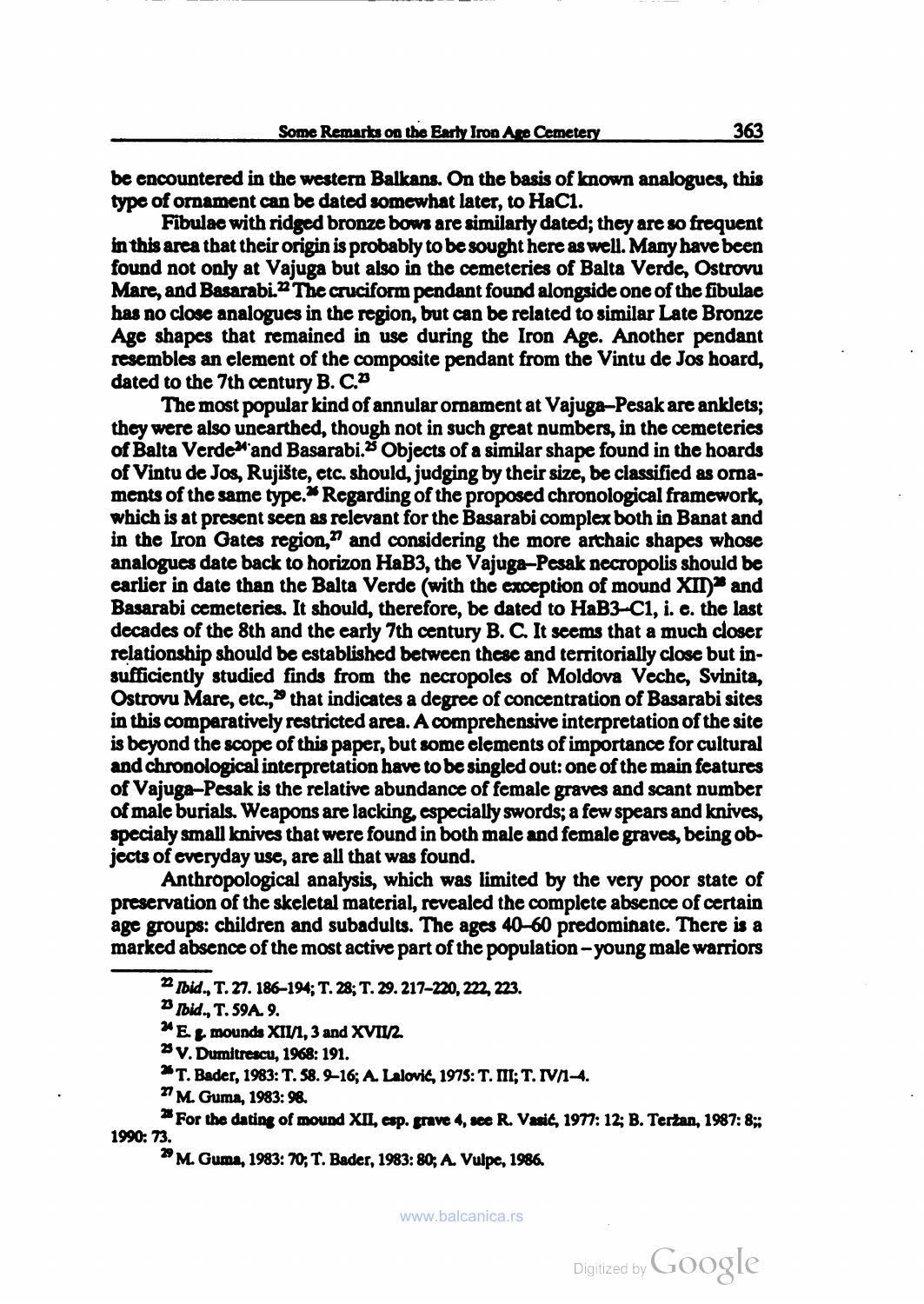and women of working age – which means that burial was not practised within family communities but based on another principle, that of age and status. Ac cording to this principle, members of the same population are buried in different places and within separate complexes. This might go towards explaining why there are few weapons at Vajuga-Pesak compared with Balta Verde and Basarabi, while swords are not found at all.<sup>30</sup> There could, however, be other reasons for this. For instance, excavations along the river bank at Vajuga-Pesak revealed more pebble platforms in several other spots, nearly all completely destroyed by erosion. Only Basarabi pottery was found there, and a single spear, which might mean that there weapons were rare too. It is possible that the absence of T-swords at Vajuga might be important chronologically: in this case the horizon of graves with T-swords from Balta Verde and Basarabi would rep resent a new phenomenon that was not known at Vajuga. It remains uncertain, therefore, whether the necropolis at Vajuga-Pesak was meant only for older members of the population, while warriors (and their wives?) with their weapons were buried apart, or whether the T-swords were a novelty that the population buried here simply never lived to see.

## НЕКА ЗАПАЖАЊА О НЕКРОПОЛИ РАНОГ ГВОЗДЕНОГ ДОБА СА ЛОКАЛИТЕТА ВАЈУГА - ПЕСАК

#### Резиме

Приликом заштитних радова на подручју хидросистема Ђердап II на потесу Песак, који се налази између Корбова и Вајуге (905-906 km од ушћа Дунава) од 1980. до 1989. године испитана је некропола са 22 инхумирана покојника. На површини од око 3000 m<sup>2</sup> откривене су две платформе неправилног облика које чине два до три реда речних облутака<br>местимично помешаних са шљунком. Могле су бити формиране од заравњених и међусобно спојених "тумула" који чине две посебне целине. Покојници се, скоро по правилу, налазе испод jeuiior реда облутака (30-50 cm од површинс) и положени су на ело] облутака и шљунка. Већина скелета има приближно исту оријентацију која варира исток-југоисток (глава) и запад-севсрозапад (ноге). Уобича]ене прилоге у гробовима чини накит док je оружје далеко ређе заступљено. Накит је доста разноврстан и чине га украси за главу и косу (салталеони, двострука завидена бронзана жица), затим торквеси (тордирани и глатки), фибуле (гвоздене двопетласте лучне фибуле са ногом у облику троугла или пешчаног сата и двопетљасте лучне фибуле од бронзе и гвожђа: наребрени лук од бронзе има гвоздено je3rpo Koje се завршава ногом у облику пешчаног сата), као и напогвице од бронзе и гвожђа, отворених крајева и сасвим једноставног облика (Т. II, Т. III/1-4, Т. IV-1, 2). Од оруж;а заступлена су само кошьа <sup>и</sup> пожени од гвожйа (Т. П1/5). <sup>У</sup> неколико гробова као прилог налазиле су се <sup>и</sup> посуде од керамике обично

једна а ређе два или више примерака, увек у нивоу ногу покојника. У неким случајевима делови посуда или целе посуде налазили су се распоређени у мањим групама, најчешће по ободу платформе. Hajeniiie керамике Haheiio je у горном нивоу облутака где je услед слегања и других оштећења велики део материјала веома фрагментован, посебно имајући

www.balcanica.rs

<sup>30</sup> M. Guštin, 1974: 77.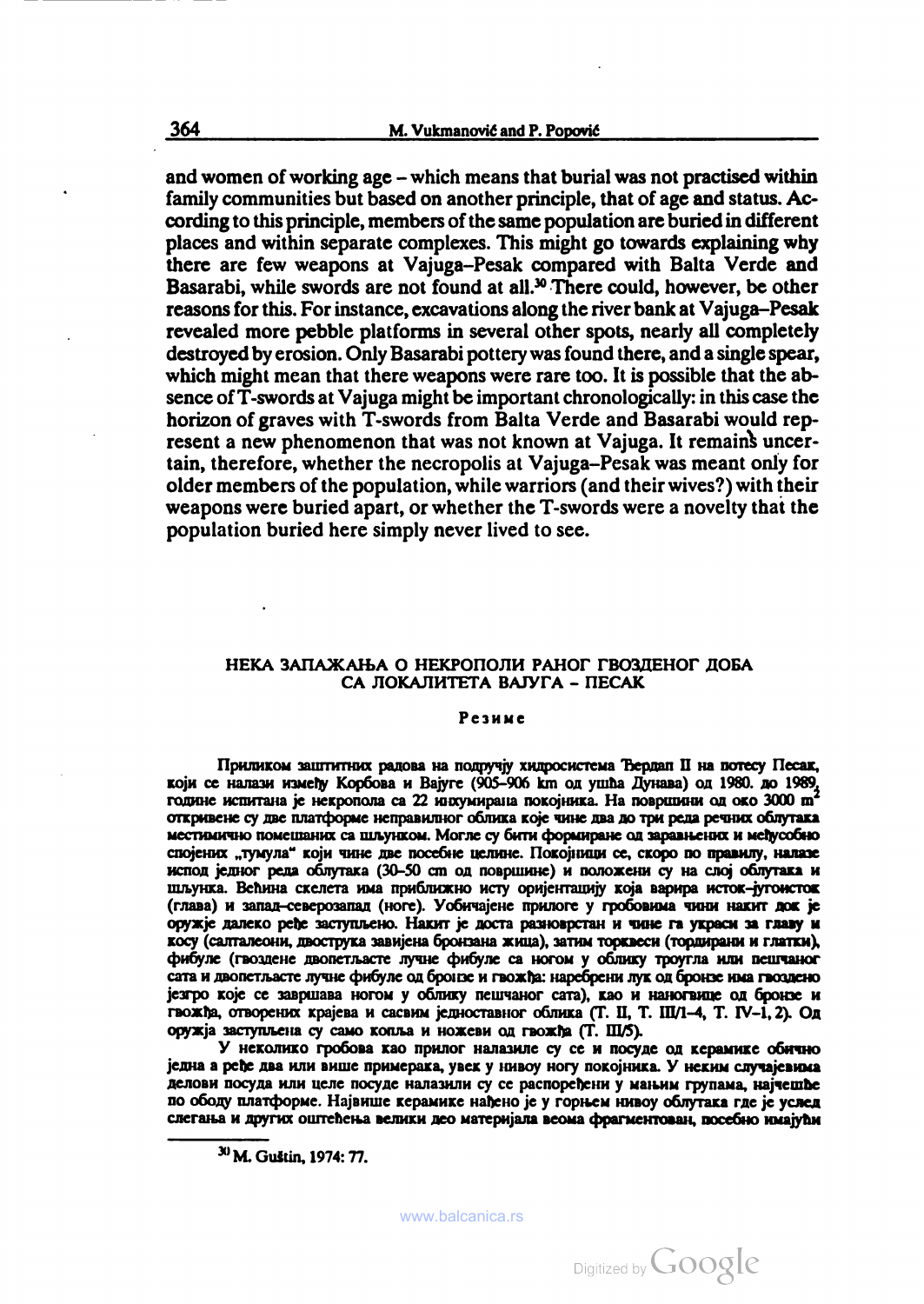у виду да је већина посуда израћена од лоше пречишћене и слабо печене земље. У сваком случају, без обзира на фрагментованост, керамички материјал обилује како формама тако и техникама и мотивима који се везују за Басараби стил: "S" жигови, урсчимаи.е, шнур, дуборез, фасете, канелуре, шрафирани троуглови, малтешки крст, гир ланде, текућа спирала, орнитоморфне представе итд. (T. IV/3).<br>Материјал откривен на некрополи Bajyra-Песак има блиске аналогије на културно

сродним некрополама из непосрсдног суседства али и са налазима са ширег простора Подунавља и Балкана. На основу предложених хронолошких оквира који се сматрају релеваитним за Басараби комплекс како у Ъердапу тако и шире у Подунавлу, и <sup>с</sup> об зиром на архаичније форме које имају аналогије још у хоризонту На ВЗ, некрополу Вајуга-Песак требало би сматрати старијом од некропола Балта Верде (изузев тумула XII) и Басараби. Стога би је требало датирати у период НаВЗ-С1, односно у последње<br>деценије VIII и почетак VII века пре наше ере. За сада се чини да би далеко већи степен сродности требало тражити са тсритори]алпо блиским некрополама Moldova Veche, Svinita, Ostrovu Mare итд. што указује на известан степен концентрације Басараби локалитета у одређеном временском периоду на овом релативно малом простору.

#### **BIBLIOGRAPHY**

| Bader T.,<br>1983            | Die Fibeln in Rumänien, PBF XIV/6.                                                                                                                       |
|------------------------------|----------------------------------------------------------------------------------------------------------------------------------------------------------|
| Berciu D., Comsa E.,<br>1956 | Sapaturile de la Balta Verde si Gogosu, Materiale si Cercetari Arheologice II, Bucuresti.                                                                |
| Dumitrescu V.,<br>1968       | La nécropole tumulaire du primer âge du fer de Basarabi, Dacia XII, Bucarest.                                                                            |
| Guma M<br>1983               | Contributii la cunoasterea culturii Basarabi în Banat, Banatica VII, Resita.                                                                             |
| 1990                         | Clieva precizari asupra unor descoperiri apartinind primei si celei de a doua epoci a fierului<br>din sud-vestul României (I), Banatica X, Resita.       |
| Guštin M.,<br>1974           | Mahaire: doprinos k povezavam Picena, Slovenije in Srednjega Podonavja v 7. stol. pr. n.<br>š. Situla 14/15 (Opuscula J. Kastelic), Ljubljana.           |
| Lalović A.<br>1976           | Praistorijske ostave iz Narodnog muzeja u Zaječaru, Starinar XXVI, Beograd.                                                                              |
| 1977                         | Petrescu-Dimbovita M<br>Depozitele de bronzuri din Romania, Bucuresti.                                                                                   |
| 1986                         | Popović P.–Vukmanović M.–Radojčić N.,<br>Fouilles de sondage sur la localité Vajuga-Pesak, Derdapske sveske (Cahiers des Portes<br>de Fer) III, Beograd. |
| 1984                         | Premk A.-Popović P.-Bjelajac Li.,<br>Vajuga-Pesak. Fouilles de sondage de 1980., Derdapske sveske (Cahiers des Portes der<br>Fer) II, Beograd.           |
| Tasić N.,<br>1972            | An Early Iron Age Collective Tomb at Gomolava, Archaeologia Iugoslavica XIII,<br>Beograd.                                                                |
| 1991                         | Antropomorfne, zoomorfne i ornitomorfne figure na Basarabi keramici, Zbornik radova<br>posvećenih Alojzu Bencu, Sarajevo.                                |
| Teržan B.,<br>1987           | The Early Iron Age Chronology of the Central Balkans, Archaeologia Iugoslavica XXIV,<br>Ljubljana.                                                       |
| 1990                         | Starejša železna doba na Slovenskem Štajerskem (The Early Iron age in Slovenian Styria),<br>Ljubljana.                                                   |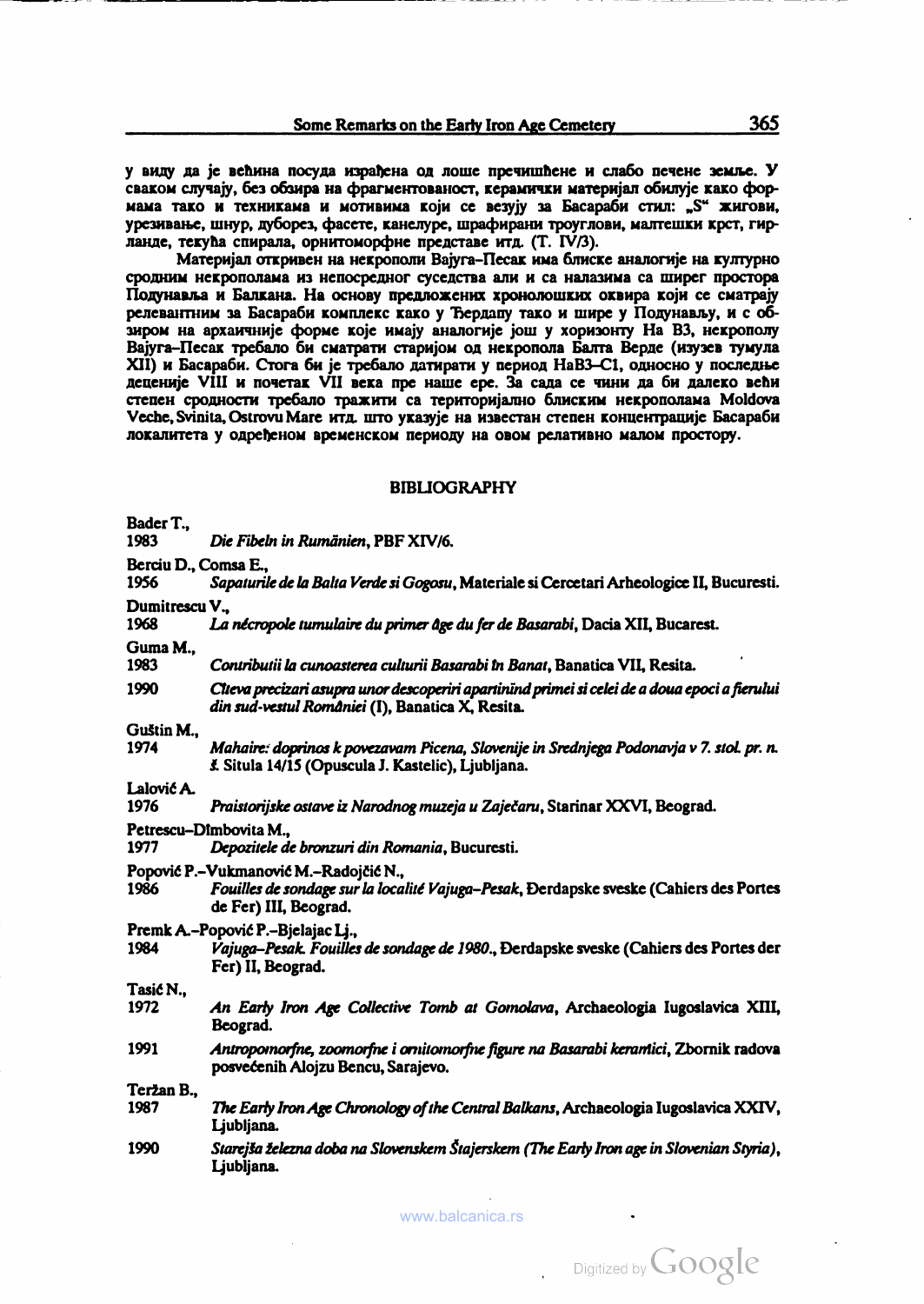| Vasić R.<br>1977             | The Chronology of the Early Iron Age in Serbia, BAR Suppl., 31.                                         |
|------------------------------|---------------------------------------------------------------------------------------------------------|
| 1988                         | Nove beleške o starijem gvozdenom dobu u Srbiji, Starinar XXXIX, Beograd.                               |
| Vinski-Gasparini K.,<br>1973 | Kultura polja sa žarama u sjevernoj Hrvatskoj, Zadar,                                                   |
| Vulpe A.,<br>1981            | Zur Definition und Verbreitung der Basarabi-Kultur, Materijali SADJ XIX, Novi Sad.                      |
| 1986                         | Zur Entstehung der geto-dakischen Zivilisation. Die Basarabikultur, Dacia XXX, 1-2.<br><b>Bucarest.</b> |

 $\ddot{\phantom{a}}$ 

 $\overline{a}$ 

 $\cdot$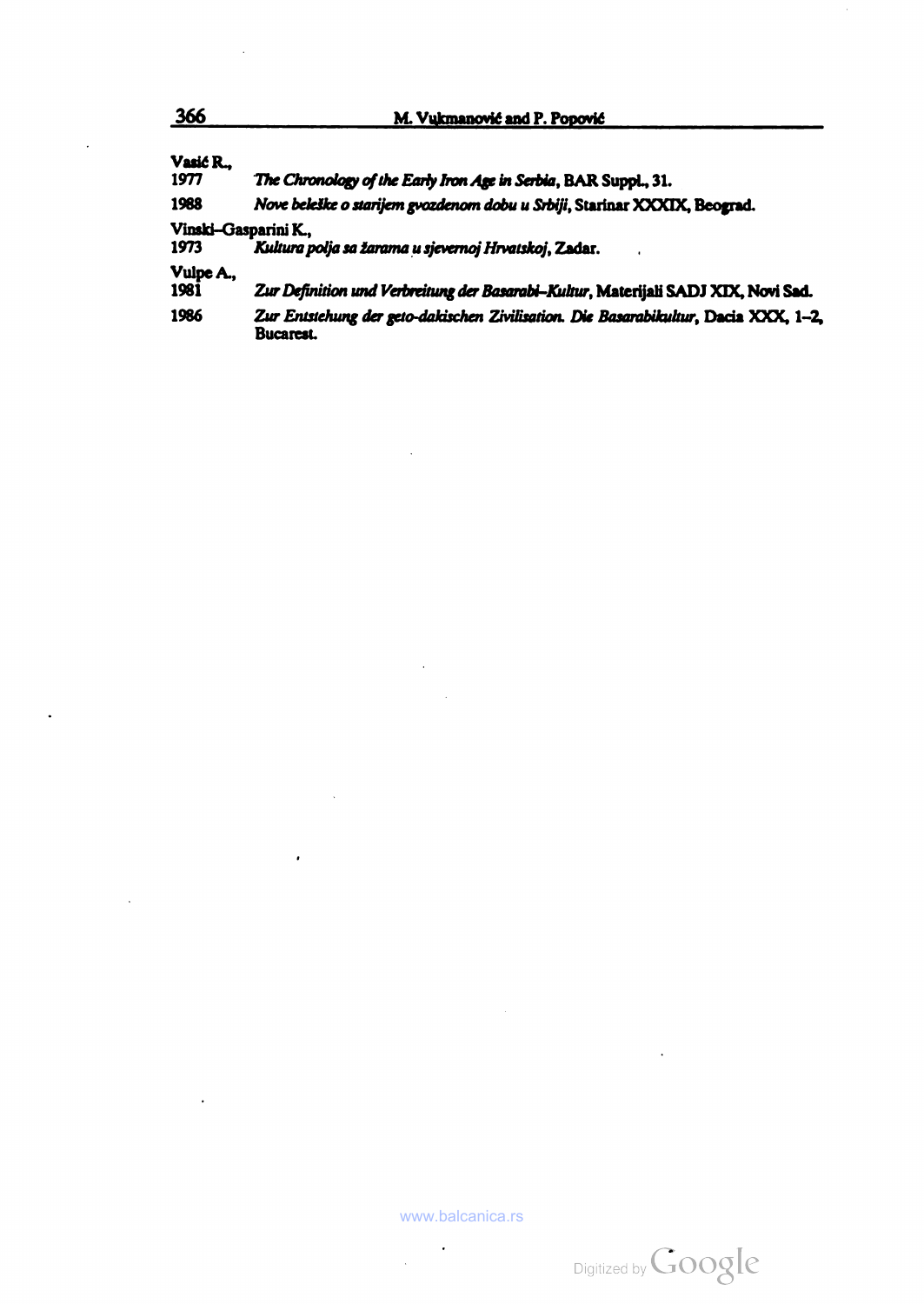

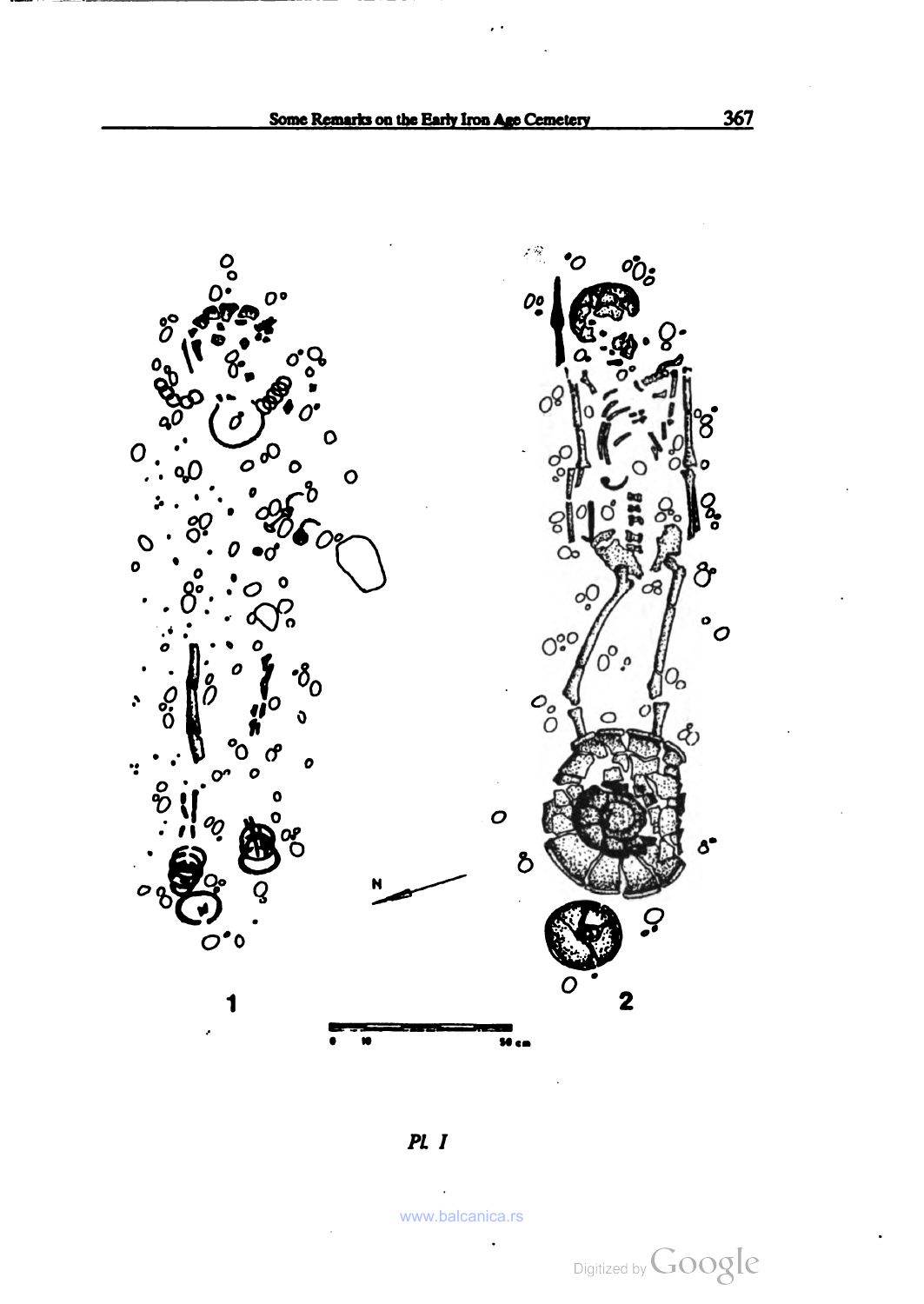

### PL. Il

www.balcanica.rs

 $\ddot{\phantom{a}}$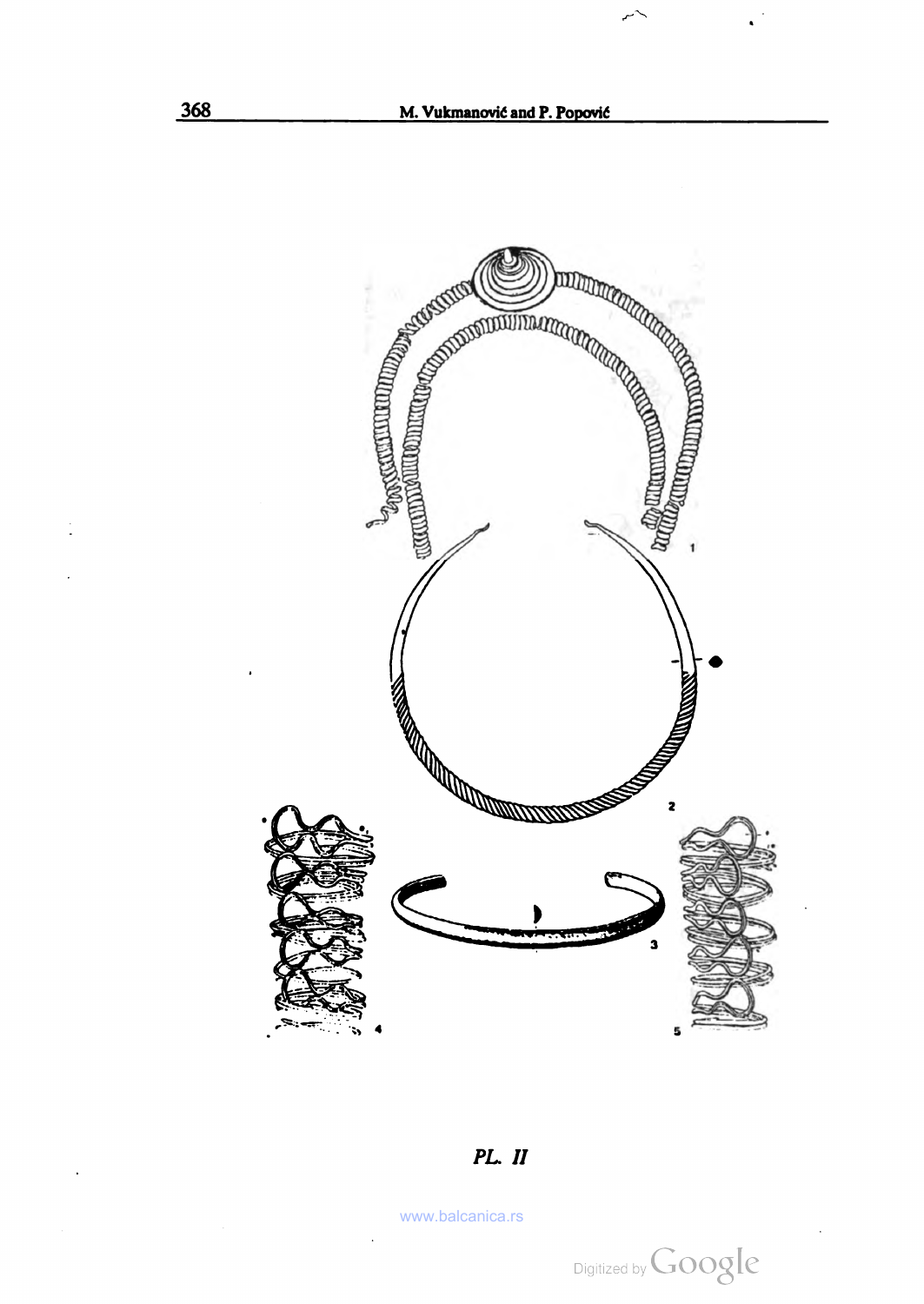



www.balcanica.rs